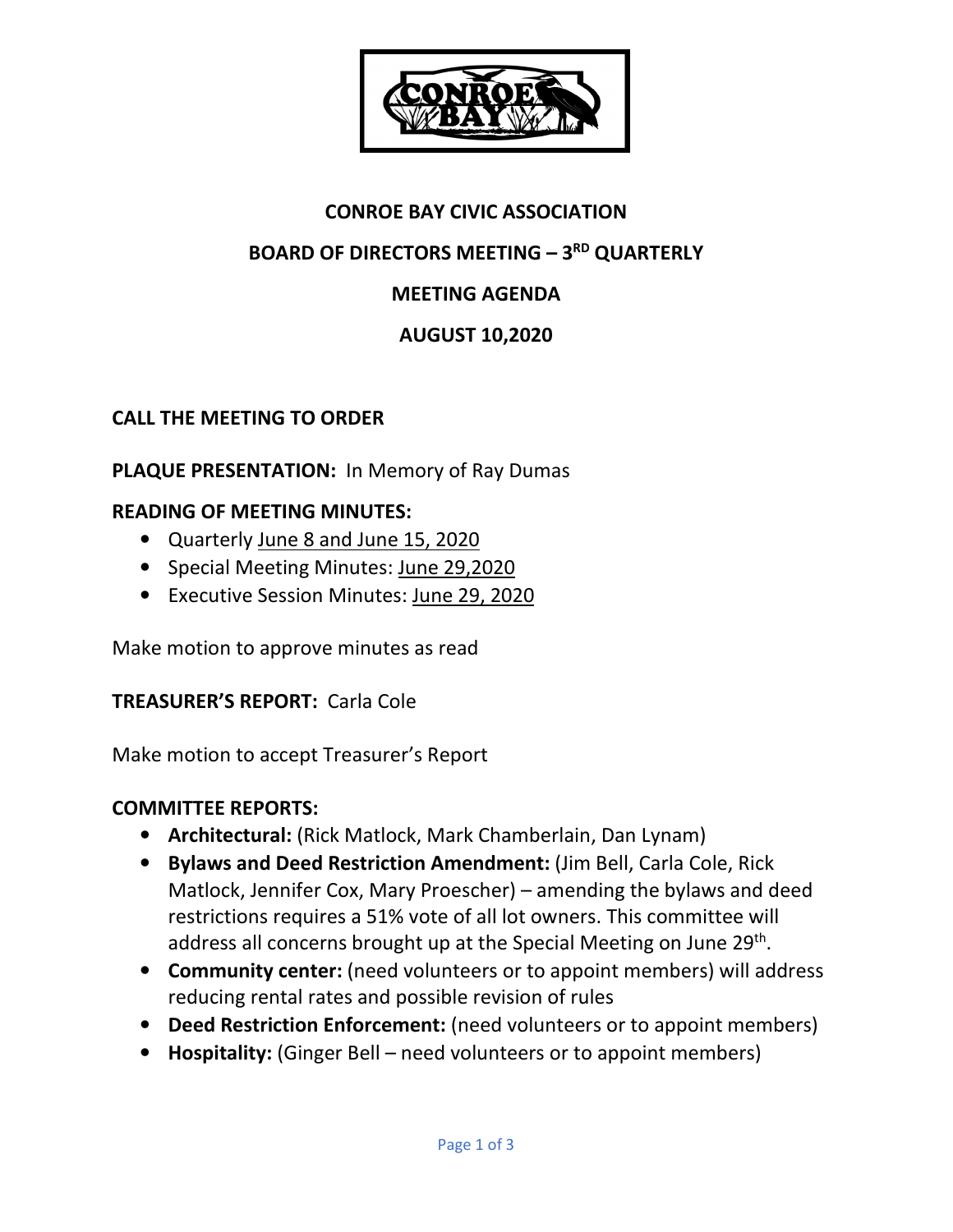

• **Nominating:** (need volunteers or appoint members) – nomination letters were sent out and have no nominees for 2021 other than the 3 incumbents: Jennifer Cox, Pam LeBlanc and Mary Proescher

Introduction of Laura Wellman – desires to fill the unexpired board position left open by the resignation of Jack Parker and assume the role of Secretary.

Make motion to appoint Laura Wellman as Director to fill the unexpired term of Jack Parker.

Make motion to appoint Laura Wellman as Secretary.

#### **OLD BUSINESS:**

- Repairs to Boat Ramp area
- The drainage pipe at Mr. Nees' property
- Front entrance
- Drainage along Conroe Bay Road
- New hardware and software: A new computer and 2020 Quickbooks was purchased for the Treasurer due to the slowness of our 6 year old computer and instability and loss of support of the 2017 version of Quickbooks.

#### **NEW BUSINESS:**

- Concerns regarding speeding, drugs or any other illegal activities should be reported to MCSO
- Concerns regarding animal control/abuse should be reported to Montgomery County Animal Control
- Dredging of the canal
- Boat ramp gate code change will be sent out with 2021 Invoices and will be effective January 1, 2021